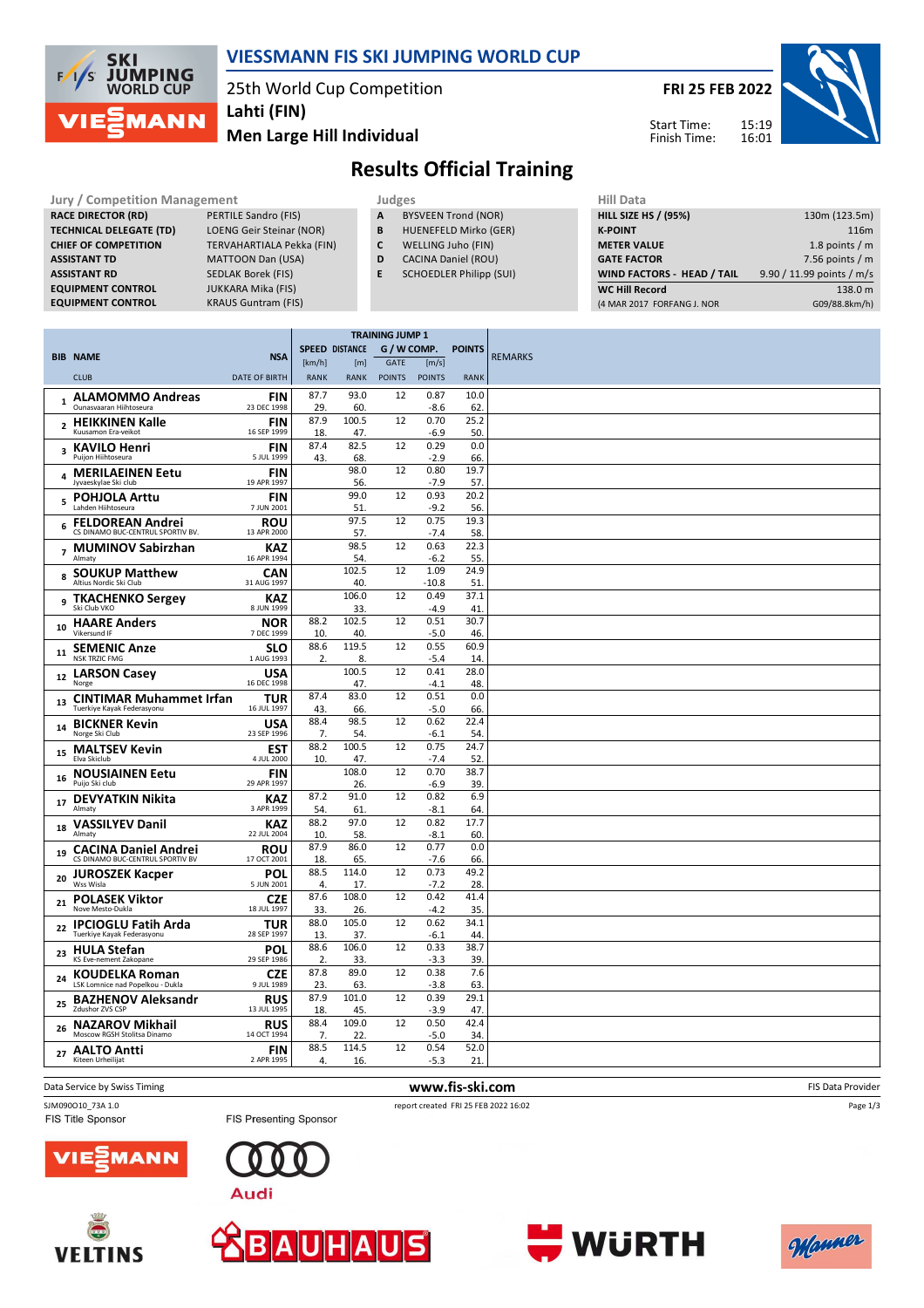

#### **VIESSMANN FIS SKI JUMPING WORLD CUP**

25th World Cup Competition

**FRI 25 FEB 2022**

Start Time: Finish Time:



**Men Large Hill Individual**

|  |  | <b>Results Official Training</b> |
|--|--|----------------------------------|
|--|--|----------------------------------|

|    |                                                      |                           |             |                         | <b>TRAINING JUMP 1</b> |                 |               |                |
|----|------------------------------------------------------|---------------------------|-------------|-------------------------|------------------------|-----------------|---------------|----------------|
|    | <b>BIB NAME</b>                                      | <b>NSA</b>                |             | <b>SPEED DISTANCE</b>   | $G/W$ COMP.            |                 | <b>POINTS</b> | <b>REMARKS</b> |
|    |                                                      |                           | [km/h]      | [m]                     | GATE                   | [m/s]           |               |                |
|    | <b>CLUB</b>                                          | <b>DATE OF BIRTH</b>      | <b>RANK</b> | <b>RANK</b>             | <b>POINTS</b>          | <b>POINTS</b>   | <b>RANK</b>   |                |
| 28 | <b>WOHLGENANNT Ulrich</b><br>SK Kehlegg-Vorarlberg   | <b>AUT</b><br>1 AUG 1994  | 88.7        | 122.0                   | 12                     | 0.66            | 64.3          |                |
|    | <b>AIGRO Artti</b>                                   | <b>EST</b>                | 1<br>87.3   | $\overline{2}$<br>101.0 | 11                     | -6.5<br>1.06    | 10<br>27.3    |                |
| 29 | Pohjakotkas                                          | 29 AUG 1999               | 48          | 45.                     | 4.8                    | $-10.5$         | 49            |                |
| 30 | WASEK Pawel<br>WSS Wisla                             | POL<br>2 JUN 1999         | 88.0<br>13  | 121.5<br>3.             | 11                     | 1.12<br>$-11.1$ | 63.6<br>12.   |                |
|    | <b>KYTOSAHO Niko</b>                                 | <b>FIN</b>                | 87.8        | 116.0                   | 4.8<br>11              | 0.60            | 58.9          |                |
| 31 | Paimion urheilijat                                   | 18 DEC 1999               | 23          | 12.                     | 4.8                    | $-5.9$          | 16.           |                |
| 32 | <b>PEDERSEN Robin</b><br>Stalkameratene II           | NOR<br>31 AUG 1996        | 87.9<br>18  | 112.5<br>18.            | 11<br>4.8              | 0.74<br>$-7.3$  | 51.2<br>22.   |                |
| 33 | <b>SATO Keiichi</b>                                  | JPN                       | 87.2        | 95.0                    | 11                     | 0.82            | 18.9          |                |
|    | Megmilk Snow Brand Ski Team                          | 27 JUL 1997               | 54.<br>87.3 | 59.<br>110.5            | 4.8<br>11              | -8.1<br>0.47    | 59.<br>50.2   |                |
| 34 | <b>TROFIMOV Roman</b><br>Sdushor CSP N. Novgorod     | <b>RUS</b><br>19 NOV 1989 | 48.         | 21.                     | 4.8                    | -4.7            | 25.           |                |
| 35 | ZOGRAFSKI Vladimir                                   | <b>BUL</b>                | 87.2        | 109.0                   | 11                     | 0.57            | 46.6          |                |
|    | <b>NSA</b>                                           | 14 JUL 1993               | 54.<br>88.3 | 22.<br>120.5            | 4.8<br>11              | $-5.6$<br>0.67  | 31            |                |
| 36 | <b>KUBACKI Dawid</b><br>TS Wisla Zakopane            | POL<br>12 MAR 1990        | 9.          | 6.                      | 4.8                    | -6.6            | 66.3<br>7.    |                |
| 37 | <b>JELAR Ziga</b>                                    | <b>SLO</b>                | 88.0        | 121.0                   | 11                     | 0.61            | 67.8          |                |
|    | Sk Triglav kranj                                     | 22 OCT 1997<br>JPN        | 13.         | 4.<br>88.0              | 4.8<br>10              | -6.0<br>0.42    | 6.<br>15.2    |                |
| 38 | <b>ITO Daiki</b><br>Megmilk Snow Brand Ski Team      | 27 DEC 1985               |             | 64.                     | 9.8                    | $-4.2$          | 61            |                |
| 39 | <b>AIGNER Clemens</b><br>SV Innsbruck-Bergisel-Tirol | AUT<br>2 FEB 1993         | 87.5<br>37. | 106.0<br>33.            | 10<br>9.8              | 0.19<br>$-1.9$  | 49.9<br>26.   |                |
|    | <b>FREUND Severin</b>                                | GER                       | 87.5        | 108.0                   | 10                     | 0.48            | 50.6          |                |
| 40 | <b>WSV DJK Rastbuechl</b>                            | 11 MAY 1988               | 37.         | 26.                     | 9.8                    | $-4.8$          | 24.           |                |
| 41 | <b>KLIMOV Evgenii</b><br>Perm / Moscow RGSH Stolica  | <b>RUS</b><br>3 FEB 1994  | 87.3<br>48  | 99.0<br>51              | 10<br>9.8              | 0.76<br>$-7.5$  | 31.7<br>45.   |                |
| 42 | <b>KOBAYASHI Junshiro</b>                            | <b>JPN</b>                | 87.7        | 105.5                   | 10                     | 0.74            | 43.6          |                |
|    | Megmilk Snow Brand Ski Team                          | 11 JUN 1991               | 29          | 36.                     | 9.8                    | $-7.3$          | 33.           |                |
| 43 | <b>TANDE Daniel Andre</b><br>Kongsberg If            | NOR<br>24 JAN 1994        | 88.0<br>13. | 117.0<br>11.            | 10<br>9.8              | 0.67<br>-6.6    | 65.0<br>9.    |                |
| 44 | <b>PASCHKE Pius</b>                                  | GER                       | 87.3        | 103.5                   | 10                     | 0.68            | 40.6          |                |
|    | WSV Kiefersfelden<br><b>DESCHWANDEN Gregor</b>       | 20 MAY 1990<br><b>SUI</b> | 48<br>87.4  | 39.<br>101.5            | 9.8<br>10              | $-6.7$<br>0.41  | 36.<br>39.6   |                |
| 45 | Horw                                                 | 27 FEB 1991               | 43          | 43.                     | 9.8                    | $-4.1$          | 37.           |                |
| 46 | NAKAMURA Naoki<br>Tokai University Sapporo Ski Club  | JPN<br>19 SEP 1996        | 86.9<br>57. | 83.0<br>66.             | 10<br>9.8              | 0.51<br>$-5.0$  | 5.4<br>65.    |                |
| 47 | <b>FORFANG Johann Andre</b>                          | <b>NOR</b>                | 87.5        | 107.0                   | 10                     | 0.67            | 47.0          |                |
|    | <b>Tromsoe Skiklub</b>                               | 4 JUL 1995                | 37<br>87.8  | 31.<br>118.0            | 9.8<br>10              | -6.6<br>0.31    | 30.<br>70.3   |                |
| 48 | <b>ZYLA Piotr</b><br>WSS Wisla                       | POL<br>16 JAN 1987        | 23          | 10.                     | 9.8                    | $-3.1$          | 5.            |                |
| 49 | TSCHOFENIG Daniel<br>SV Achomitz-Zahomc              | AUT<br>28 MAR 2002        | 87.4<br>43  | 115.5<br>13.            | 10<br>9.8              | 0.66<br>-6.5    | 62.4<br>13.   |                |
| 50 | <b>STOCH Kamil</b>                                   | POL                       | 87.3        | 121.0                   | 10                     | 0.33            | 75.5          |                |
|    | KS Eve-nement Zakopane                               | 25 MAY 1987               | 48<br>87.6  | 4.<br>115.5             | 9.8<br>10              | $-3.3$<br>0.29  | 2.<br>66.0    |                |
| 51 | <b>PREVC Peter</b><br>SK Triglav Kranj               | <b>SLO</b><br>20 SEP 1992 | 33          | 13.                     | 9.8                    | $-2.9$          | 8.            |                |
| 52 | <b>FETTNER Manuel</b>                                | <b>AUT</b>                | 87.6        | 120.0                   | 10                     | 0.45            | 72.5          |                |
|    | SV Innsbruck-Bergisel-Tirol<br>53 SCHMID Constantin  | 17 JUN 1985<br>GER        | 33.<br>87.8 | 7.<br>108.0             | 9.8<br>10              | $-4.5$<br>0.56  | 3.<br>49.9    |                |
|    | Wsv Oberaudorf                                       | 27 NOV 1999               | 23.         | 26.                     | 9.8                    | $-5.5$          | 26.           |                |
|    | 54 LEYHE Stephan<br>SC Willingen                     | <b>GER</b><br>5 JAN 1992  | 87.8<br>23. | 101.5<br>43.            | 10<br>9.8              | 0.42<br>$-4.2$  | 39.5<br>38.   |                |
|    |                                                      | <b>SLO</b>                |             | 115.0                   | 10                     | 0.39            | 64.1          |                |
|    | 55 KOS Lovro                                         | 23 JUL 1999               |             | 15.                     | 9.8                    | $-3.9$          | 11.           |                |
| 56 | <b>SATO Yukiya</b><br>Megmilk Snow Brand Ski Team    | <b>JPN</b><br>19 JUN 1995 | 87.7<br>29. | 99.5<br>50.             | 10<br>9.8              | 0.39<br>$-3.9$  | 36.2<br>42.   |                |
| 57 | <b>ZAJC Timi</b>                                     | <b>SLO</b>                | 87.3        | 107.5                   | 10                     | 0.33            | 51.2          |                |
|    | SSK Ljubno BTC<br><b>JOHANSSON Robert</b>            | 26 APR 2000               | 48.         | 30.<br>99.0             | 9.8<br>10              | $-3.3$<br>0.42  | 22.<br>35.0   |                |
| 58 | Soere Aal IL                                         | <b>NOR</b><br>23 MAR 1990 |             | 51.                     | 9.8                    | $-4.2$          | 43.           |                |
| 59 | <b>PEIER Killian</b>                                 | <b>SUI</b>                | 87.6        | 105.0                   | 10                     | 0.11            | 48.9          |                |
|    | Vallee du Joux                                       | 28 MAR 1995               | 33.         | 37.                     | 9.8                    | $-1.1$          | 29.           |                |

**Data Service by Swiss Timing** FIS Data Provider **www.fis-ski.com** FIS Data Provider

SJM090010\_73A 1.0 report created FRI 25 FEB 2022 16:02<br>
FIS Title Sponsor FIS Presenting Sponsor FIS Title Sponsor

Page 2/3